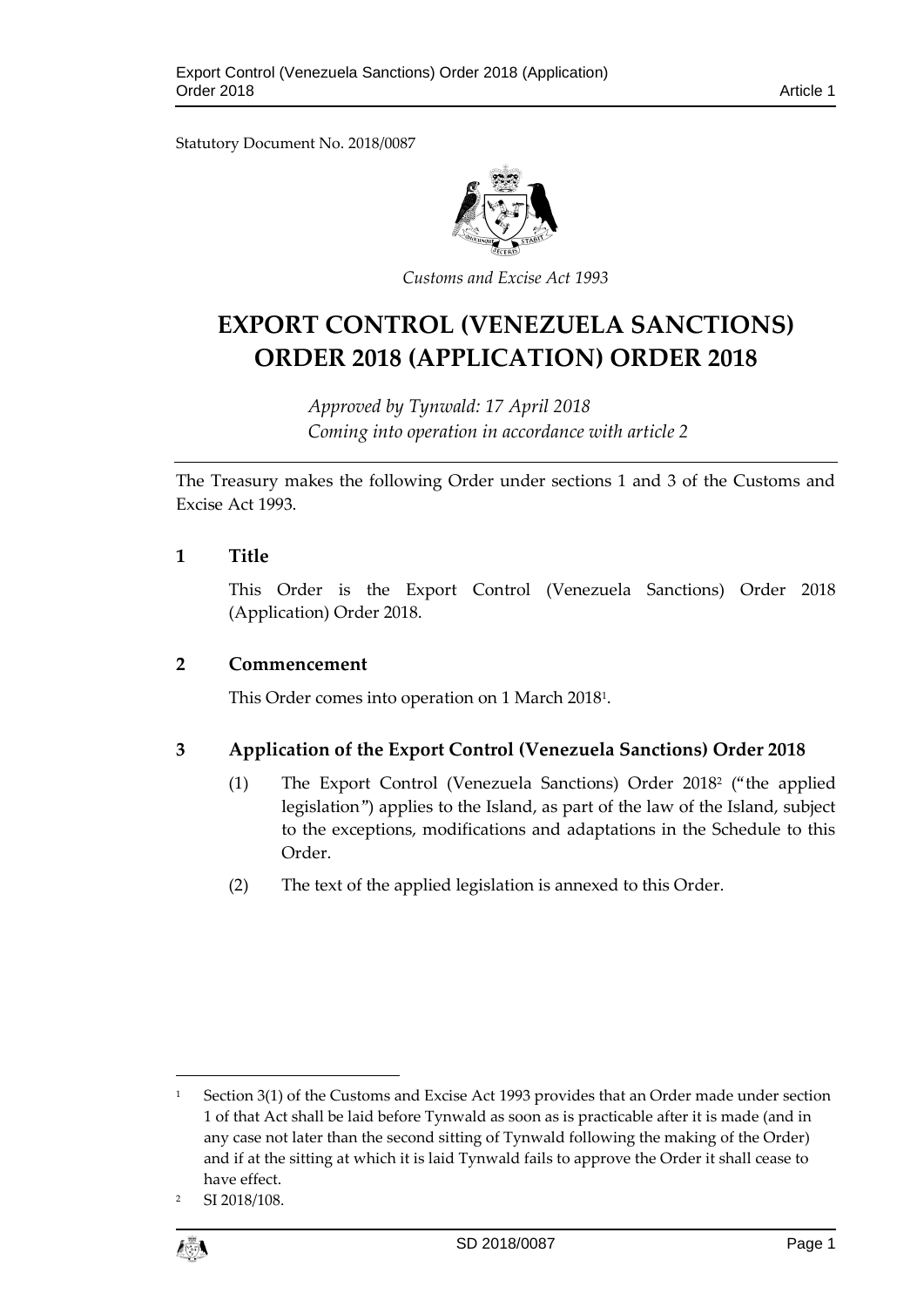## **MADE 28TH FEBRUARY 2018**

**A L CANNAN** *Minister for the Treasury*

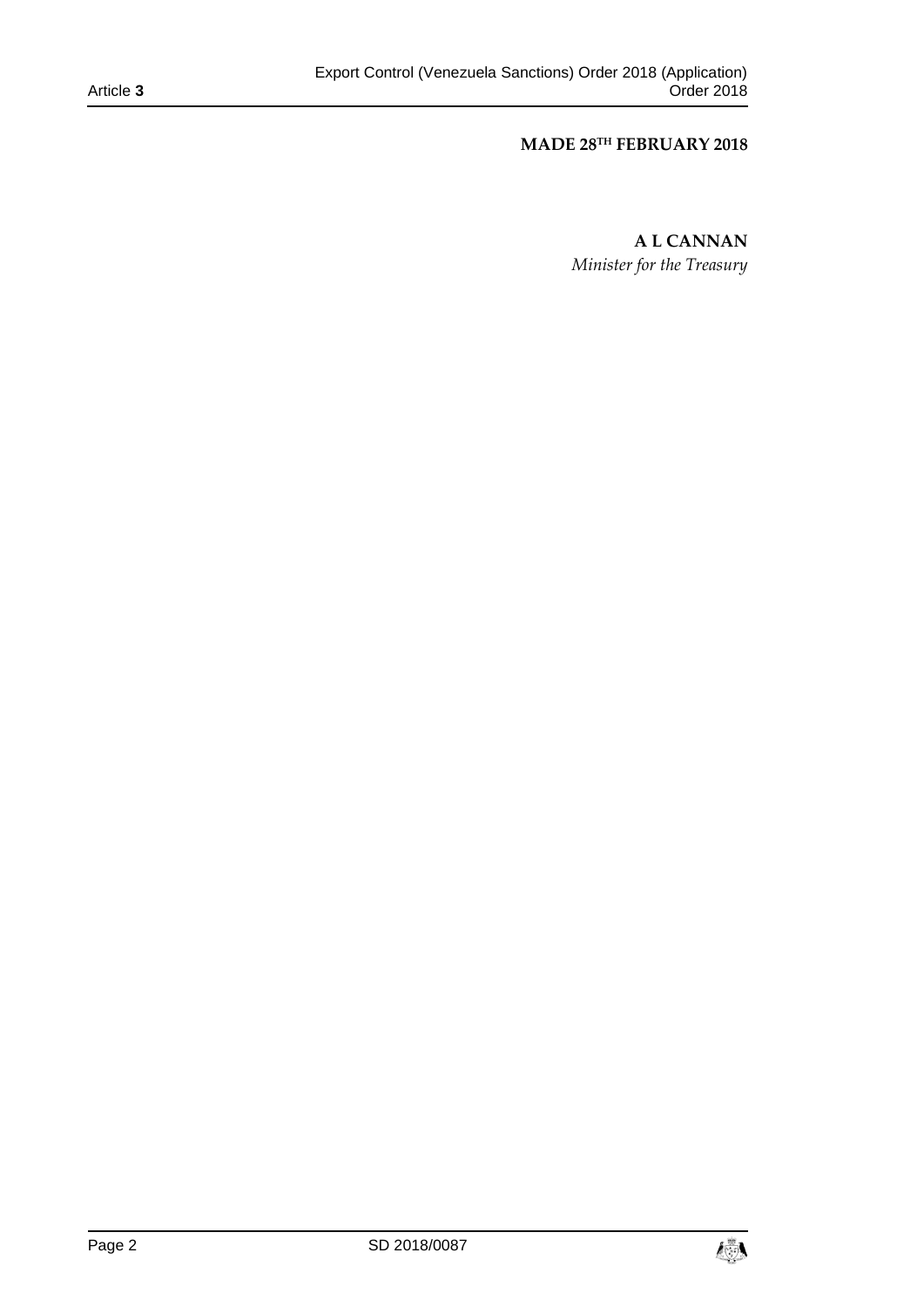# **SCHEDULE**

## [Article 3(1)]

# **EXCEPTIONS, MODIFICATIONS AND ADAPTATIONS SUBJECT TO WHICH THE EXPORT CONTROL (VENEZUELA SANCTIONS) ORDER 2018 [SI 2018 NO. 108] SHALL HAVE EFFECT IN THE ISLAND**

| Article        | Subject matter                            |     | Exception, modification or adaptation                                                                                                                                                                                                    |
|----------------|-------------------------------------------|-----|------------------------------------------------------------------------------------------------------------------------------------------------------------------------------------------------------------------------------------------|
| 1              | Citation, commencement<br>and application | (1) | In paragraph (1) omit the words<br>from "and comes" onwards.                                                                                                                                                                             |
|                |                                           | (2) | In paragraph (2)(a) for "United<br>Kingdom" substitute <b>15</b> Island <b>D</b> .                                                                                                                                                       |
|                |                                           | (3) | In paragraph $(2)(b)$ –                                                                                                                                                                                                                  |
|                |                                           |     | for "a United Kingdom"<br>(a)<br>substitute $\mathbf{\Omega}$ an Island $\mathbf{\Omega}$ ;<br>and                                                                                                                                       |
|                |                                           |     | (b)<br>for "section 11 of the Export"<br>Control Act 2002" substitute<br>$\blacksquare$ article 2(1) of the Export<br>Control Order 2008 <sup>3</sup> (of<br>Parliament), as it has effect<br>in the Island. $\boldsymbol{\mathsf{E}}$ . |
| $\overline{2}$ | Interpretation                            | (1) | For "1979", in both places, substitute<br>6936D                                                                                                                                                                                          |
|                |                                           | (2) | After "Council Regulation (EU) No<br>2017/2063" insert $\blacksquare$ , as it has effect<br>in the Island <sup>4</sup> , $\mathbf{\Sigma}$ .                                                                                             |
| 8              | Penalties                                 | (1) | In paragraph (1), for sub-paragraphs<br>(a) and (b) substitute $-$                                                                                                                                                                       |
|                |                                           |     | $\mathbf{G}(a)$ on summary conviction,                                                                                                                                                                                                   |

<sup>&</sup>lt;sup>3</sup> SI 2008 No 3231, applied in the Island by SD 104/09, which inserted the definition of "Island person".

<sup>&</sup>lt;sup>4</sup> Council Regulation (EU) No 2017/2063 was applied in the Island by SD 2017/0366.



1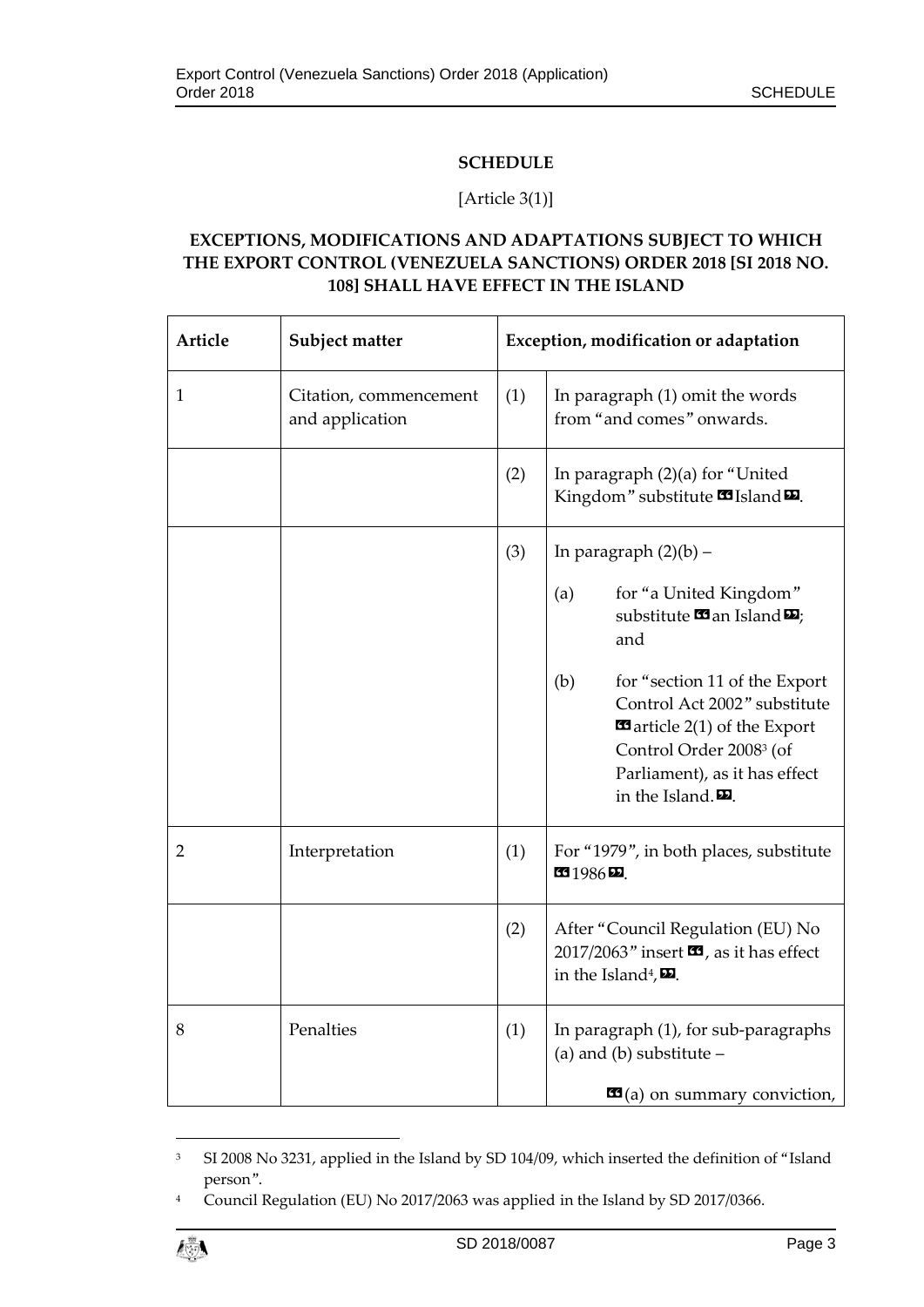|   |                                |     | to custody for a term<br>exceeding<br>not<br>6<br>months or to a fine not<br>exceeding level 5 on<br>the standard scale, or<br>to both; or                                                              |
|---|--------------------------------|-----|---------------------------------------------------------------------------------------------------------------------------------------------------------------------------------------------------------|
|   |                                |     | (b)<br>conviction<br>on<br><sub>on</sub><br>information,<br>to<br>custody for a term not<br>exceeding 2 years or to<br>a fine, or to both. $\mathbf{\mathbf{\Sigma}}$ .                                 |
|   |                                | (2) | In paragraph (3), for sub-paragraphs<br>(a) and (b) substitute $-$                                                                                                                                      |
|   |                                |     | $\mathbf{G}(a)$ on summary conviction,<br>to custody for a term<br>exceeding<br>not<br>6<br>months or to a fine not<br>exceeding level 5 on<br>the standard scale, or<br>to both; or                    |
|   |                                |     | conviction<br>(b)<br>on<br><sub>on</sub><br>information,<br>to<br>custody for a term not<br>exceeding 10 years or<br>to a fine, or to both.                                                             |
|   |                                | (3) | Omit paragraph (5).                                                                                                                                                                                     |
|   |                                | (4) | In paragraph (6), for "1979",<br>" $68(3)(b)$ " and " $170(3)(b)$ " substitute<br>$1986$ $\overline{2}$ , $\overline{2}$ $69(3)(b)$ $\overline{2}$ and<br><b>EX</b> $178(3)(b)$ <b>Ex</b> respectively. |
| 9 | Application of the 1979<br>Act | (1) | In the heading, for "1979" substitute<br>$1986D$ .                                                                                                                                                      |
|   |                                | (2) | In paragraph $(1)$ , for the words from<br>"Commissioners" to and including<br>"propose" substitute <b>33</b> Treasury<br>investigates or proposes D.                                                   |
|   |                                | (3) | In paragraph (2), for "77A of the<br>1979 Act" substitute <b>33</b> 78A of the                                                                                                                          |

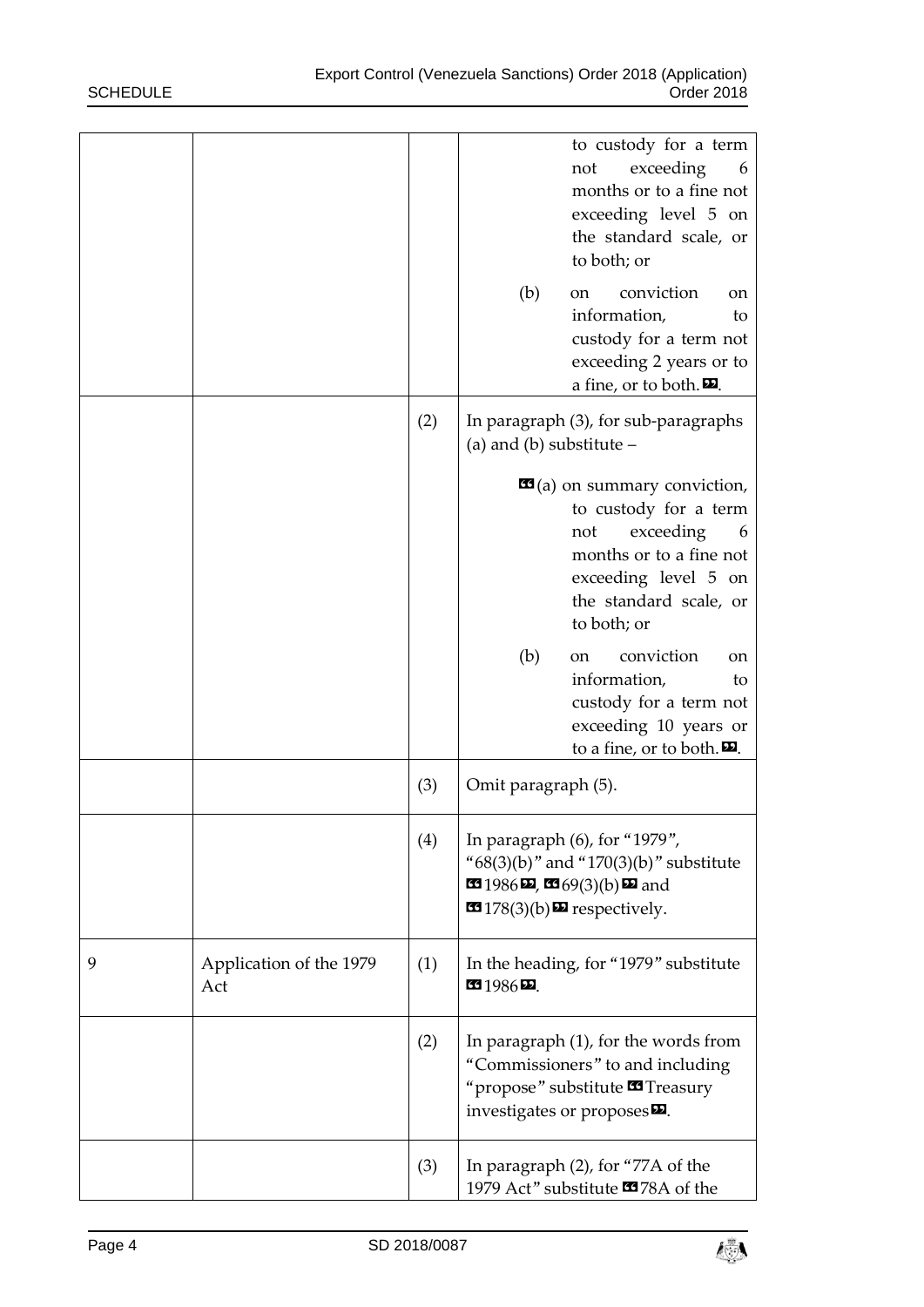|    |                                             |                                                                                                     | 1986 Act $\mathbf{E}$ .                                                                                                                                                                                  |
|----|---------------------------------------------|-----------------------------------------------------------------------------------------------------|----------------------------------------------------------------------------------------------------------------------------------------------------------------------------------------------------------|
|    |                                             | (4)                                                                                                 | In paragraph $(3)$ , for "138 of the 1979<br>Act" substitute <b>145</b> of the 1986<br>$Act\blacksquare$                                                                                                 |
|    |                                             | (5)                                                                                                 | In paragraph (4), for "Sections 145,<br>146, 146A, 147, 148, 150, 151, 152, 154<br>and 155 of the 1979 Act" substitute<br>Sections 152 to 155, 157 to 159, 161<br>and 162 of the 1986 Act <sup>D</sup> . |
|    |                                             | (6)                                                                                                 | In paragraph (5) for "section 1 of the<br>1979 Act" substitute <b>33</b> section 184 of<br>the 1986 Act $\Xi$ .                                                                                          |
| 10 | Amendment to the Export<br>Control Act 2008 | After "2008" insert <b>33</b> as it has effect in the<br>Island, $\mathbf{E}$ . <sup>5</sup>        |                                                                                                                                                                                                          |
| 11 | Review                                      | For "Secretary of State", on both occasions,<br>substitute $\blacksquare$ Treasury $\blacksquare$ . |                                                                                                                                                                                                          |

<sup>5</sup> SI 2008 No 3231 was applied by means of SD 104/09; no previous amendment in relation to Venezuela has previously been made to Parts 2 or 4 of Schedule 4 to the applied Order.



 $\overline{a}$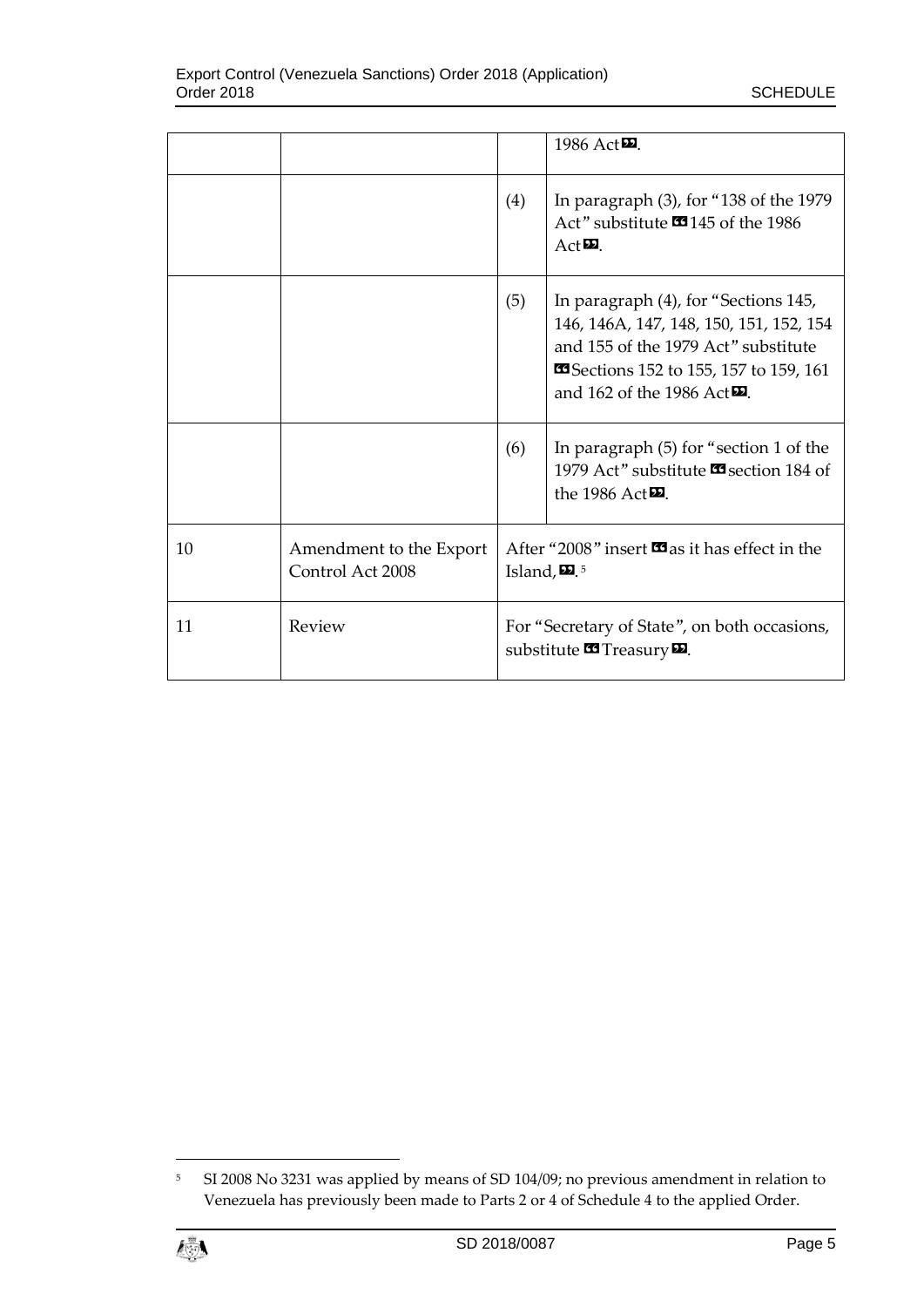# *EXPLANATORY NOTE*

## *(This note is not part of the Order)*

This Order applies in Island law the Export Control (Venezuela Sanctions) Order 2018 ("the applied Order"), which provides for the enforcement of trade restrictions against Venezuela.

The applied Order creates offences and penalties for breaches of Council Regulation (EU)  $2017/2063$ , as it has effect in the Island<sup>6</sup> ("the EU Regulation"), concerning restrictive measures in view of the situation in Venezuela.

Articles 3, 4 and 5 of the applied Order identify, and make it an offence to breach, certain prohibitions contained within the EU Regulation, including —

- a) the prohibition on the provision of technical assistance, brokering services, finance or financial assistance related to goods and technology listed in the EU Common List of Military Equipment;
- b) the prohibition of the provision, manufacture, maintenance and use of goods and technology listed in the EU Common List of Military Equipment;
- c) the prohibition on the sale or transfer of equipment which might be used for internal repression in Venezuela, or the provision of technical assistance, brokering, financing or financial assistance in relation to such equipment;
- d) the prohibition on the sale, supply, transfer or export of items or the provision of technical assistance, brokering services, financing or financial assistance in relation to such items listed in Annex II of the EU Regulation, without prior authorisation,

to any person, entity or body in, or for use in, Venezuela.

Article 6 of the applied Order creates an offence for the circumvention of the trade restrictions in the EU Regulation.

Article 7 of the applied Order makes it an offence to provide, knowingly or recklessly, false information for the purposes of obtaining an authorisation from the Treasury.

Articles 8 and 9 of the applied Order provides for penalties relating to each of the offences in that Order and provision of enforcement powers contained in the Customs and Excise Management Act 1986.

1



<sup>6</sup> Council Regulation (EU) No 2017/2063 was applied in the Island by SD 2017/0366.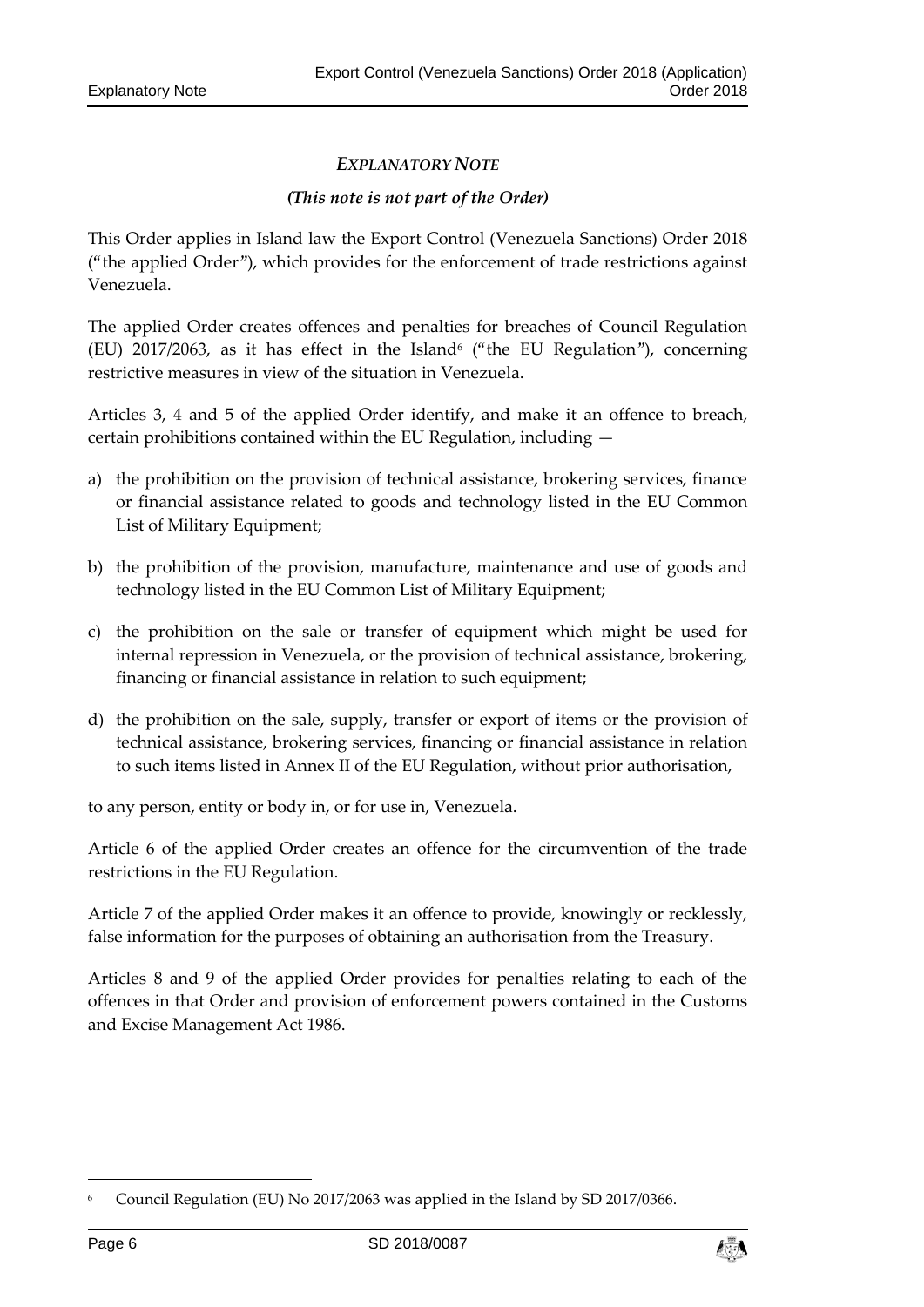#### **Annex**

## STATUTORY INSTRUMENTS

## **2018 No. 108**

## **CUSTOMS**

#### **The Export Control (Venezuela Sanctions) Order 2018**

| Made - - - -           | 29 <sup>th</sup> January 2018  |
|------------------------|--------------------------------|
| Laid before Parliament | $1st$ February 2018            |
| Coming into force - -  | 26 <sup>th</sup> February 2018 |

The Secretary of State is a Minister designated for the purposes of section 2(2) of the European Communities Act 1972<sup>1</sup> in relation to measures relating to the interruption or reduction, in part or completely, of economic relations with one or more countries which are not member States<sup>2</sup>.

This Order makes provision for a purpose mentioned in section 2(2) of the European Communities Act 1972 and it appears to the Secretary of State that it is expedient for references to an EU instrument to be construed as references to that instrument as amended from time to time.

The Secretary of State makes this Order in exercise of the powers conferred by section 2(2) of, and paragraph  $1A^3$  of Schedule 2 to, the European Communities Act 1972 and by sections 1, 2, 3, 4, 5 and 7 of the Export Control Act 2002<sup>4</sup>.

#### **PART 1**

#### **Introductory**

#### **Citation, commencement and application**

1. (1) This Order may be cited as the Export Control (Venezuela Sanctions) Order 2018 and comes into force on 26<sup>th</sup> February 2018.

- (2) An offence may be committed under this Order—
	- (a) in the United Kingdom **Island** by any person;
	- (b) elsewhere by a person who is a United Kingdom **an Island** person within the meaning of section 11 of the Export Control Act 2002 **article 2(1) of the Export Control Order 2008**<sup>5</sup> **(of Parliament), as it has effect in the Island**.

2002 c.28. 5

 $\frac{1}{1}$ 1972 c.68; section 2(2) was amended by section 27(1) of the Legislative and Regulatory Reform Act 2006 (c.51) and Part 1 of the Schedule to the European Union (Amendment) Act 2008 (c.7). 2

S.I. 1994/757, to which there are amendments not relevant to this Order.

<sup>3</sup> Paragraph 1A of Schedule 2 was inserted by section 28 of the Legislative and Regulatory Reform Act 2006 and amended by the European Union (Amendment) Act 2008, Schedule 1, Part 1. 4

SI 2008 No 3231, applied in the Island by SD 104/09, which inserted the definition of "Island person".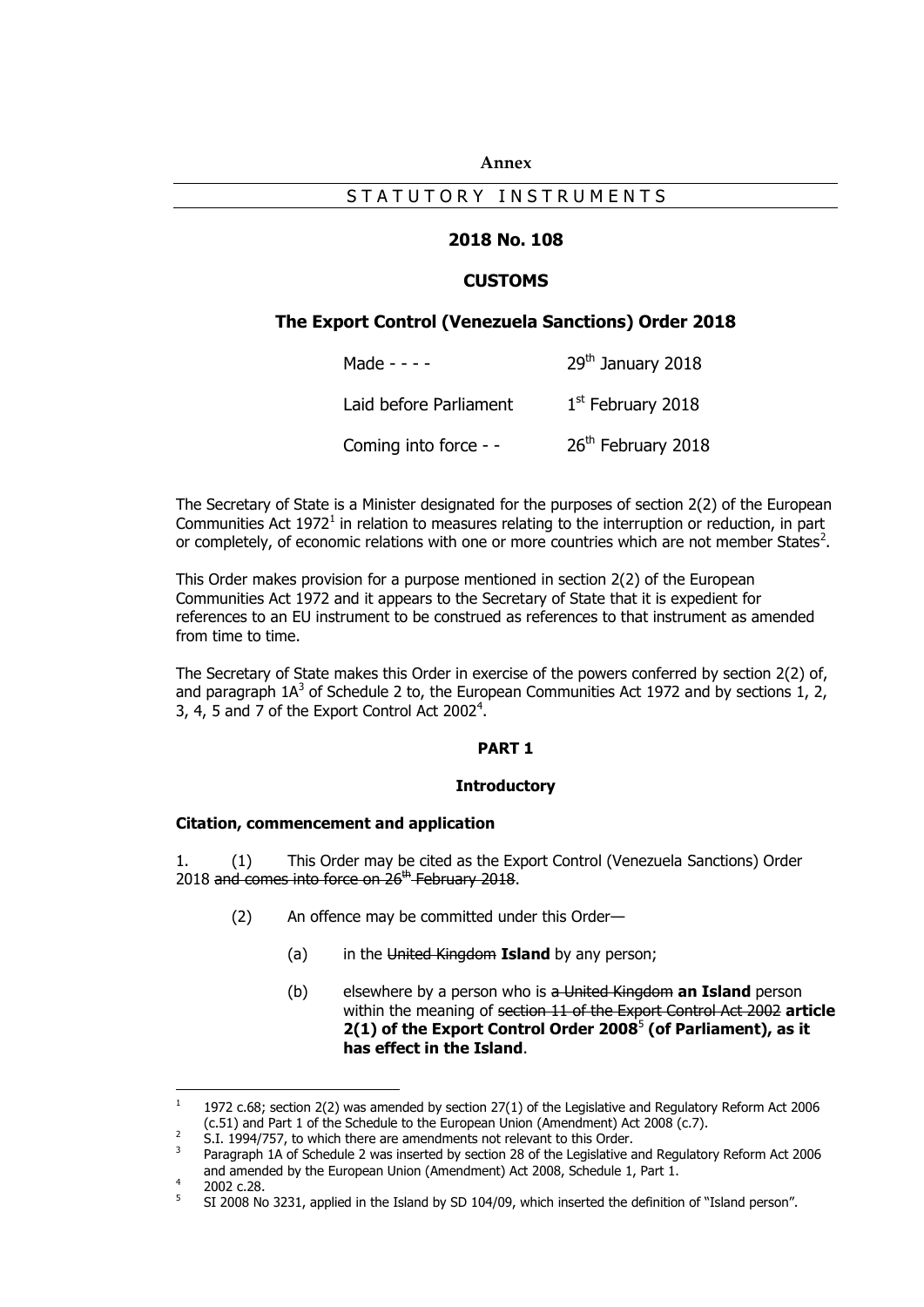## **Interpretation**

2. (1) In this Order—

"the 1979 **1986** Act" means the Customs and Excise Management Act 1979 **1986**<sup>6</sup>;

"EU authorisation" means an authorisation granted under Article 4(1), 6(1) or 7(1) of the Venezuela Sanctions Regulation; and

"the Venezuela Sanctions Regulation" means Council Regulation (EU) No 2017/2063**, as it has effect in the Island**<sup>7</sup> **,** concerning restrictive measures in view of the situation in Venezuela<sup>8</sup> and references to that Regulation are references to that Regulation as amended from time to time.

(2) A term used both in this Order and the Venezuela Sanctions Regulation has the meaning that it bears in that Regulation.

## **PART 2**

## **Offences in relation to prohibitions in the Venezuela Sanctions Regulation**

## **Offences related to goods and technology in the EU Common List of Military Equipment**

3. (1) A person who is knowingly concerned in an activity which is prohibited by a provision of the Venezuela Sanctions Regulation mentioned in paragraph (2) with intent to evade that prohibition commits an offence and may be arrested.

- (2) The provisions are—
	- (a) Article 2(1)(a) (prohibition on the provision of technical assistance, brokering services and other services related to goods and technology listed in the EU Common List of Military Equipment<sup>9</sup> and to the provision, manufacture, maintenance and use of goods and technology listed in the EU Common List of Military Equipment to any natural or legal person, entity or body in, or for use in, Venezuela);
	- (b) Article 2(1)(b) (prohibition on the provision of finance or financial assistance related to goods and technology listed in the EU Common List of Military Equipment to any natural or legal person, entity or body in, or for use in, Venezuela).

(3) Paragraph (1) does not apply to a person who is concerned in an activity which is authorised under Article 4(1) of the Venezuela Sanctions Regulation.

## **Offences related to items listed in Annex I of the Venezuela Sanctions Regulation**

4. (1) A person who is knowingly concerned in an activity (other than the export of goods) which is prohibited by a provision of the Venezuela Sanctions Regulation mentioned in paragraph (2) with intent to evade that prohibition commits an offence and may be arrested.

 $-$ 1979 c.2. 1986 c.34 (of Tynwald).

<sup>7</sup> Council Regulation (EU) No 2017/2063 was applied in the Island by SD 2017/0366.

<sup>8</sup> OJ No L295, 14.11.2017, p.21.

<sup>0</sup>J No C129, 21.4.2015, p.1.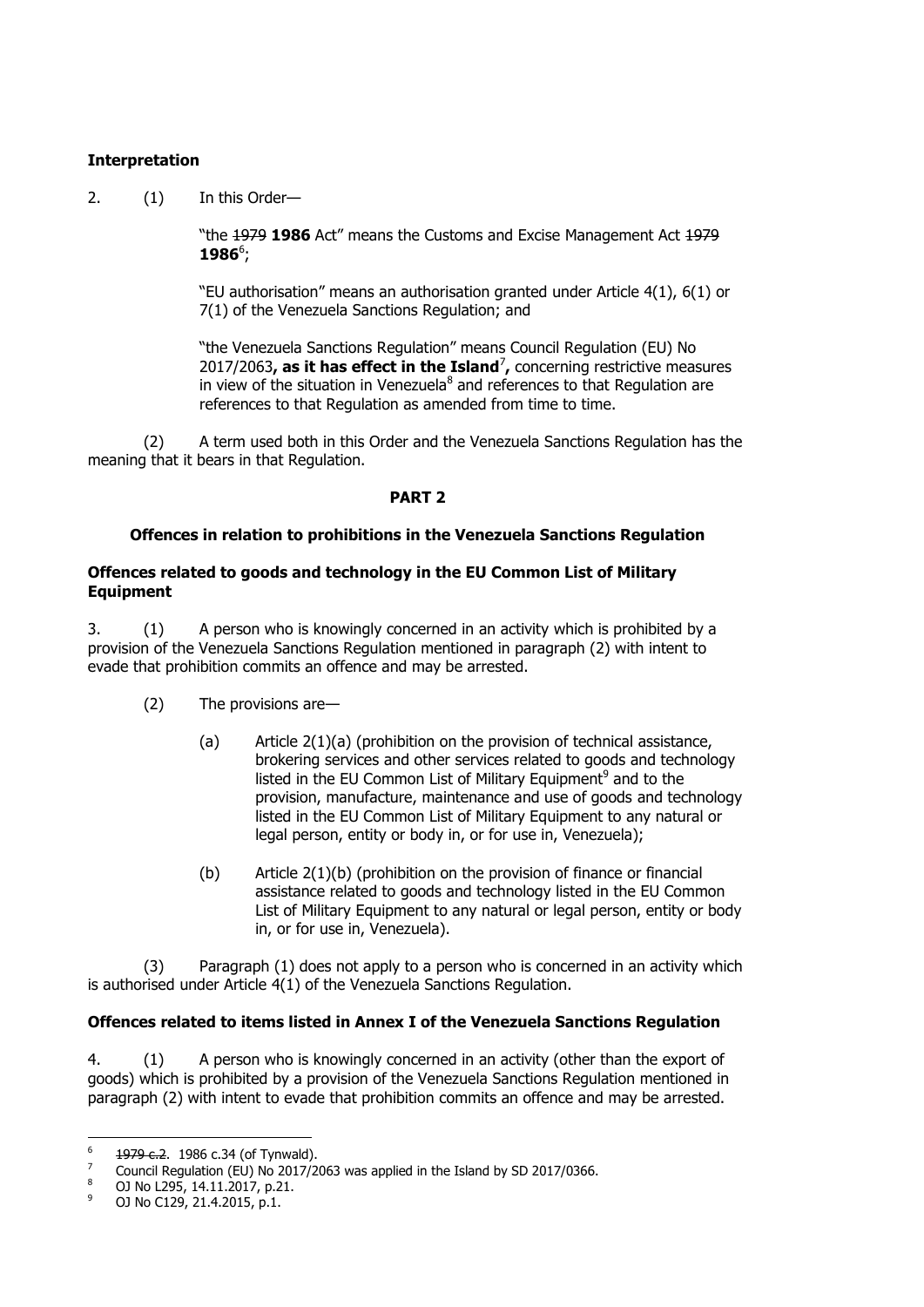- (2) The provisions are—
	- (a) Article 3(a) (prohibition on the sale or transfer of equipment listed in Annex I of the Venezuela Sanctions Regulation to any natural or legal person, entity or body in, or for use in, Venezuela);
	- (b) Article 3(b) (prohibition on the provision of technical assistance, brokering and other services related to the equipment listed in Annex I of the Venezuela Sanctions Regulation to any natural or legal person, entity or body in, or for use in, Venezuela);
	- (c) Article 3(c) (prohibition on financing or financial assistance related to the equipment listed in Annex I of the Venezuela Sanctions Regulation to any natural or legal person, entity or body or for use in, Venezuela).

(3) Paragraph (1) does not apply to a person who is concerned in an activity which is authorised under Article 4(1) of the Venezuela Sanctions Regulation.

## **Offence related to items listed in Annex II of the Venezuela Sanctions Regulation**

5. (1) A person who is knowingly concerned in an activity (other than the export of goods) which is prohibited by a provision of the Venezuela Sanctions Regulation mentioned in paragraph (2) with intent to evade that prohibition commits an offence and may be arrested.

- (2) The provisions are—
	- (a) Article 6(1) (prohibition on sale, supply, transfer or export of items listed in Annex II of the Venezuela Sanctions Regulation to any person, entity or body in, or for use in, Venezuela, without prior authorisation);
	- (b) Article 7(1)(a) (prohibition on providing technical assistance or brokering services related to the items listed in Annex II of the Venezuela Sanctions Regulation to any person, entity or body or for use in Venezuela, without prior authorisation);
	- (c) Article 7(1)(b) (prohibition on financing or financial assistance related to the items listed in Annex II of the Venezuela Sanctions Regulation to any person, entity or body in Venezuela, without prior authorisation);
	- (d) Article 7(1)(c) (prohibition on providing telecommunications or internet monitoring or interception services to or for the benefit of Venezuela's Government, public bodies, corporations and agencies or any person or entity acting on their behalf, without prior authorisation).

## **PART 3**

## **Supplementary offences**

## **Circumvention of prohibitions in the Venezuela Sanctions Regulation**

6. (1) A person commits an offence and may be arrested where that person participates, knowingly and intentionally, in an activity (other than the export of goods) the object or effect of which (whether directly or indirectly) is—

> (a) to circumvent a prohibition in a provision of the Venezuela Sanctions Regulation mentioned in paragraph (2); or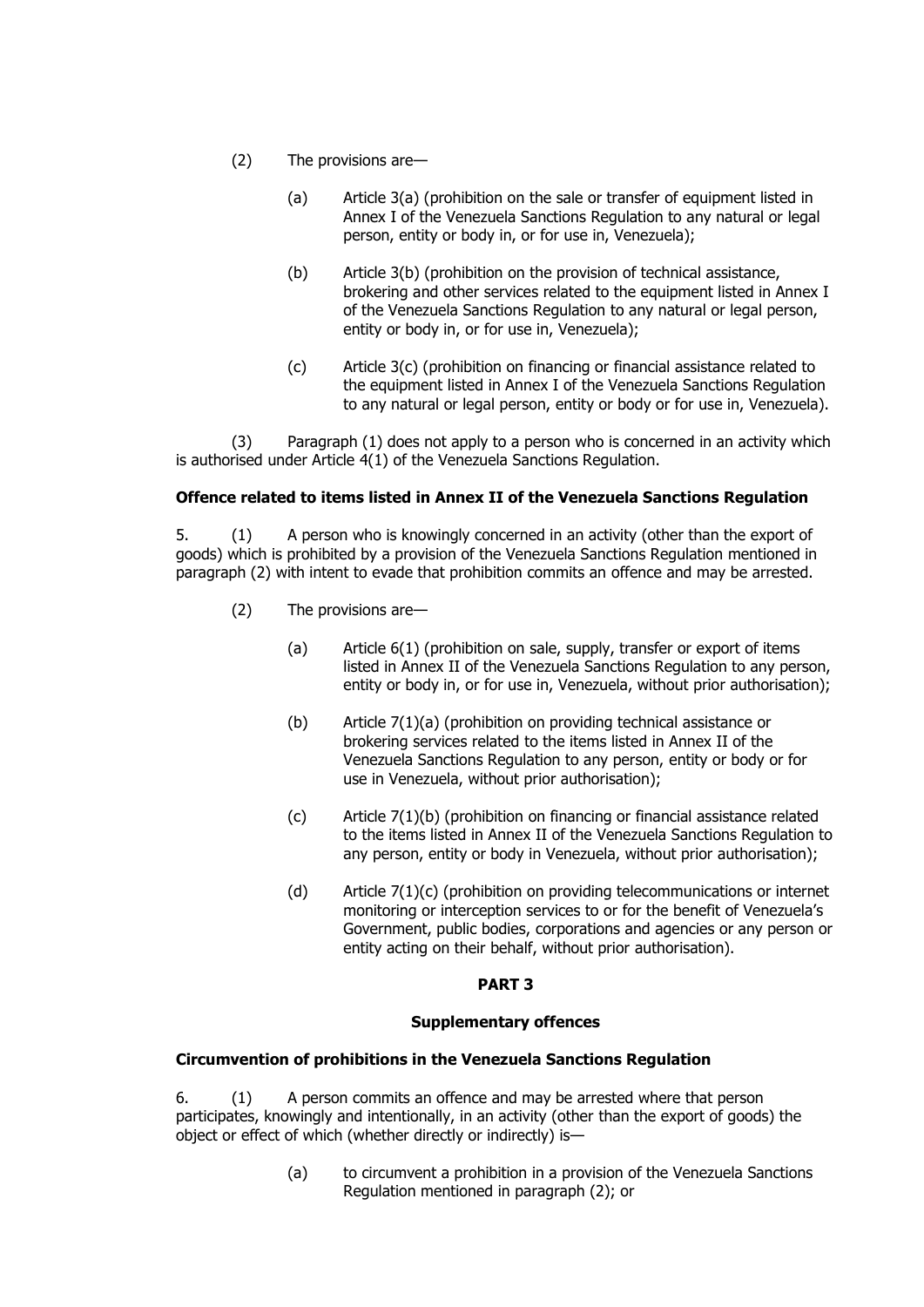(b) to enable or facilitate the contravention of any such prohibition.

(2) The provisions are Article  $2(1)(a)$ , Article  $2(1)(b)$ , Article  $3(a)$ , Article  $3(b)$ , Article 3(c), Article 6(1), Article 7(1)(a), Article 7(1)(b) and Article 7(1)(c).

## **Offences related to EU authorisations**

7. (1) A person commits an offence and may be arrested where, for the purpose of obtaining an EU authorisation, that person—

- (a) makes any statement or furnishes any document or information which to that person's knowledge is false in a material particular; or
- (b) recklessly makes any statement or furnishes any document or information which is false in a material particular.

(2) An EU authorisation granted in the circumstances referred to in paragraph (1) is void from the time it was granted.

## **PART 4**

## **Enforcement and penalties**

## **Penalties**

8. (1) A person guilty of an offence under the provisions of this Order mentioned in paragraph (2) is liable—

- **(a) on summary conviction, to custody for a term not exceeding 6 months or to a fine not exceeding level 5 on the standard scale, or to both; or**
- **(b) on conviction on information, to custody for a term not exceeding 2 years or to a fine, or to both.**
- (2) The provisions are—
	- (a) article  $3(1)$  in connection with the prohibitions in Article  $2(1)(b)$  of the Venezuela Sanctions Regulation;
	- (b) article  $4(1)$  in connection with the prohibitions in Article  $3(c)$  of the Venezuela Sanctions Regulation;
	- (c) article  $5(1)$  in connection with the prohibitions in Article  $7(1)(b)$  or 7(1)(c) of the Venezuela Sanctions Regulation;
	- (d) article 6;
	- (e) article 7(1).

(3) A person guilty of an offence under the provisions of this Order mentioned in paragraph (4) is liable—

## **(a) on summary conviction, to custody for a term not exceeding 6 months or to a fine not exceeding level 5 on the standard scale, or to both; or**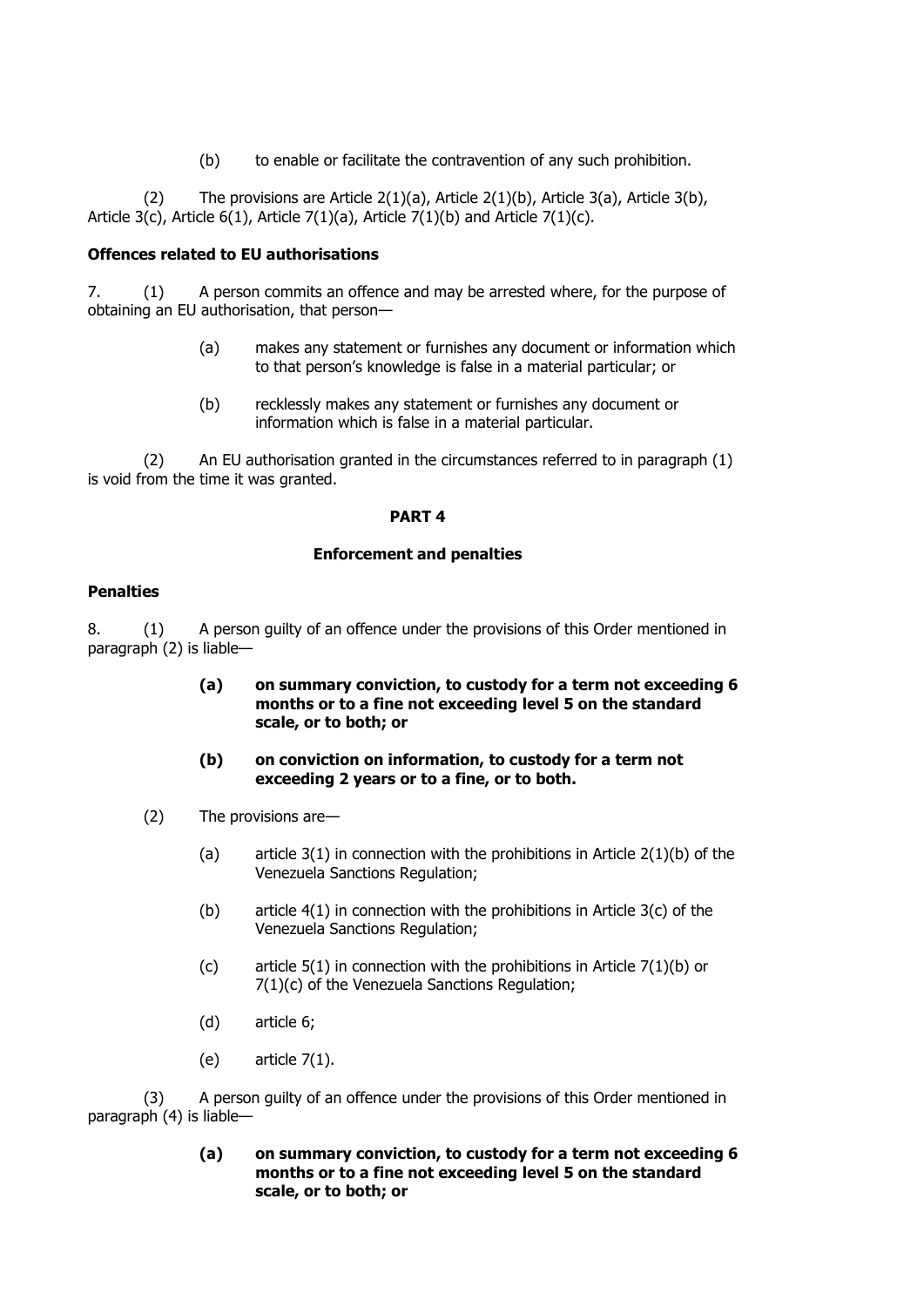## **(b) on conviction on information, to custody for a term not exceeding 10 years or to a fine, or to both.**

- (4) The provisions are—
	- (a) article  $3(1)$  in connection with the prohibitions in Article  $2(1)(a)$  of the Venezuela Sanctions Regulation;
	- (b) article 4(1) in connection with the prohibitions in Article 3(a) or 3(b) of the Venezuela Sanctions Regulation;
	- (c) article  $5(1)$  in connection with the prohibitions in Article  $6(1)$  or  $7(1)(a)$ of the Venezuela Sanctions Regulation.

 $(5)$  In the case of an offence committed after the commencement of section 154(1) of the Criminal Justice Act  $2003^{10}$ , for "six months" in paragraph (1)(a)(i) substitute "twelve months".

(6) In the case of an offence committed under the 1979 **1986** Act in connection with the prohibitions on exportation in Articles 3(a) or 6(1) of the Venezuela Sanctions Regulation, sections 68(3)(b) **69(3)(b)** and 170(3)(b) **178(3)(b)**of that Act have effect as if for the words "7 years" there were substituted the words "10 years".

## **Application of the 1979 1986 Act**

 $\overline{a}$ 

9. (1) Where the Commissioners for Her Majesty's Revenue and Customs investigate or propose **Treasury investigates or proposes** to investigate any matter with a view to determining—

- (a) whether there are grounds for believing that an offence under this Order has been committed; or
- (b) whether a person should be prosecuted for such an offence,

the matter shall be treated as an assigned matter.

(2) Section 77A of the 1979 Act **78A of the 1986 Act** (provisions as to information powers) applies to a person concerned in an activity which, if not authorised by an EU authorisation, would contravene Article 3(a) or 6(1) of the Venezuela Sanctions Regulation.

(3) Section 138 of the 1979 Act **145 of the 1986 Act** (provision as to arrest of person) applies to the arrest of a person for an offence under this Order as it applies to the arrest of a person for an offence under the customs and excise Acts.

(4) Sections 145, 146, 146A, 147, 148, 150, 151, 152, 154 and 155 of the 1979 Act **Sections 152 to 155, 157 to 159, 161 and 162 of the 1986 Act** (proceedings for offences, mitigation of penalties, proof and other matters) apply in relation to offences and penalties under this Order as they apply in relation to offences and penalties under the customs and excise Acts.

(5) In this article, "the customs and excise Acts" and "assigned matter" have the same meanings as in section 1 of the 1979 Act **section 184 of the 1986 Act**.

<sup>2003</sup> c.44. At the date of this Order, section 154(1) had not been commenced.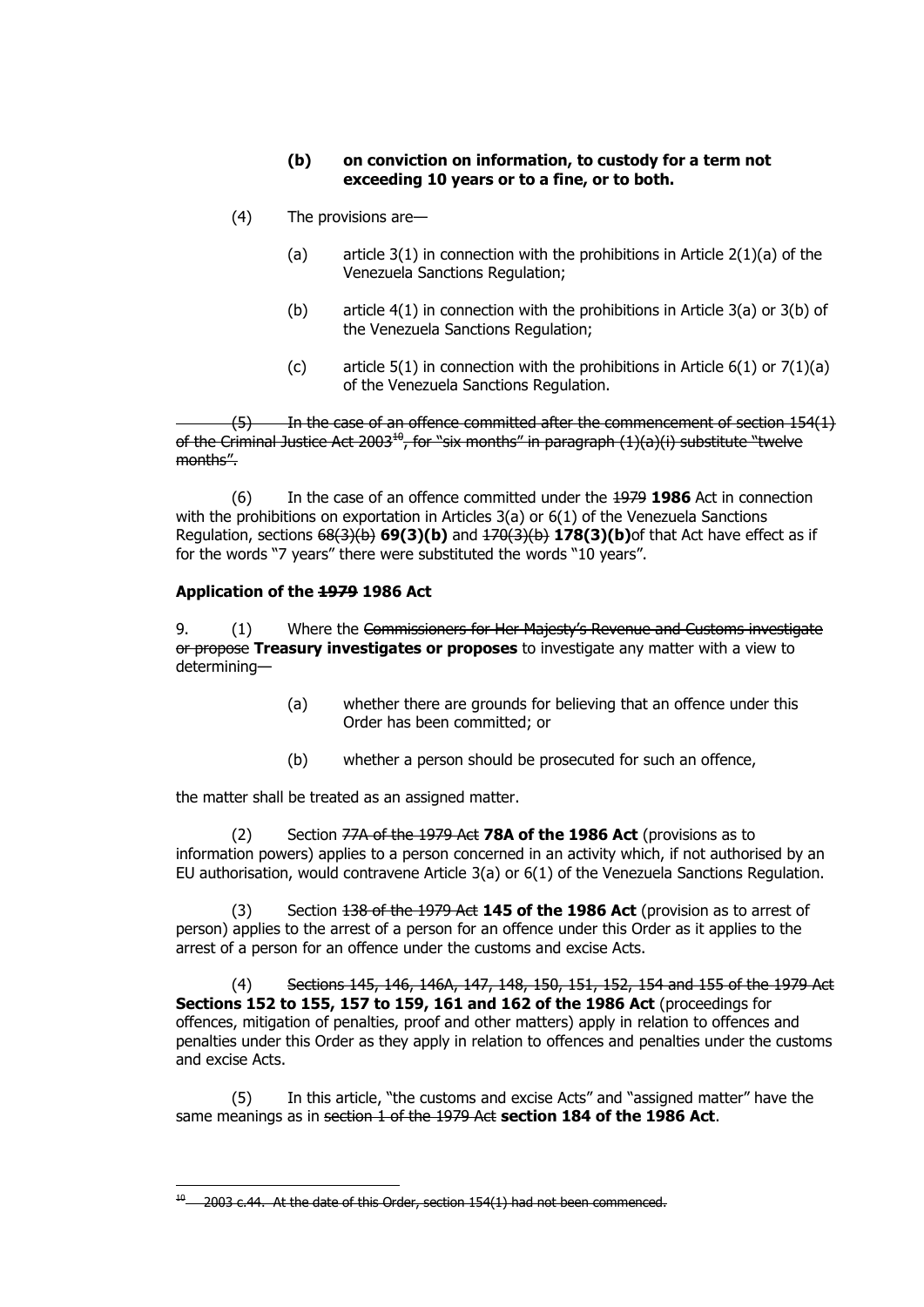## **PART 5**

#### **Miscellaneous**

#### **Amendment to the Export Control Order 2008**

10. Schedule 4 to the Export Control Order 2008<sup>11</sup> **as it has effect in the Island,** is amended as follows—

- (a) in Part 2, before "Zimbabwe" insert "Venezuela"; and
- (b) in Part 4, omit "Venezuela".

#### **PART 6**

#### **General**

#### **Review**

- 11. (1) The Secretary of State **Treasury** must from time to time—
	- (a) carry out a review of this Order;
	- (b) set out the conclusions of the review in a report; and
	- (c) publish the report.

(2) In carrying out the review the Secretary of State **Treasury** must, so far as is reasonable, have regard to the rules on penalties applicable to infringements of the provisions of the Venezuela Sanctions Regulation and the measures taken to implement them in European Union member States.

- (3) The report must in particular—
	- (a) set out the objectives intended to be achieved by the rules on penalties applicable to infringements of the provisions of the Venezuela Sanctions Regulation established by this Order and the measures taken to implement them;
	- (b) assess the extent to which those objectives are achieved; and
	- (c) assess whether those objectives remain appropriate and, if so, the extent to which they could be achieved with a system that imposes less regulation.

(4) The first report under this Order must be published before the end of five years beginning with the day on which this Order comes into force.

(5) Reports under this Order are afterwards to be published at intervals not exceeding five years.

Liam Fox Secretary of State for International Trade 29<sup>th</sup> January 2018 2018 2018 2018 Department for International Trade

 $11$ <sup>11</sup> S.I. 2008/3231. The relevant amending instruments are S.I. 2009/1305, 2009/2969, 2010/2007, 2011/1304, 2015/1546, 2016/503, 2016/992, 2017/85, 2017/193 and 2017/697.